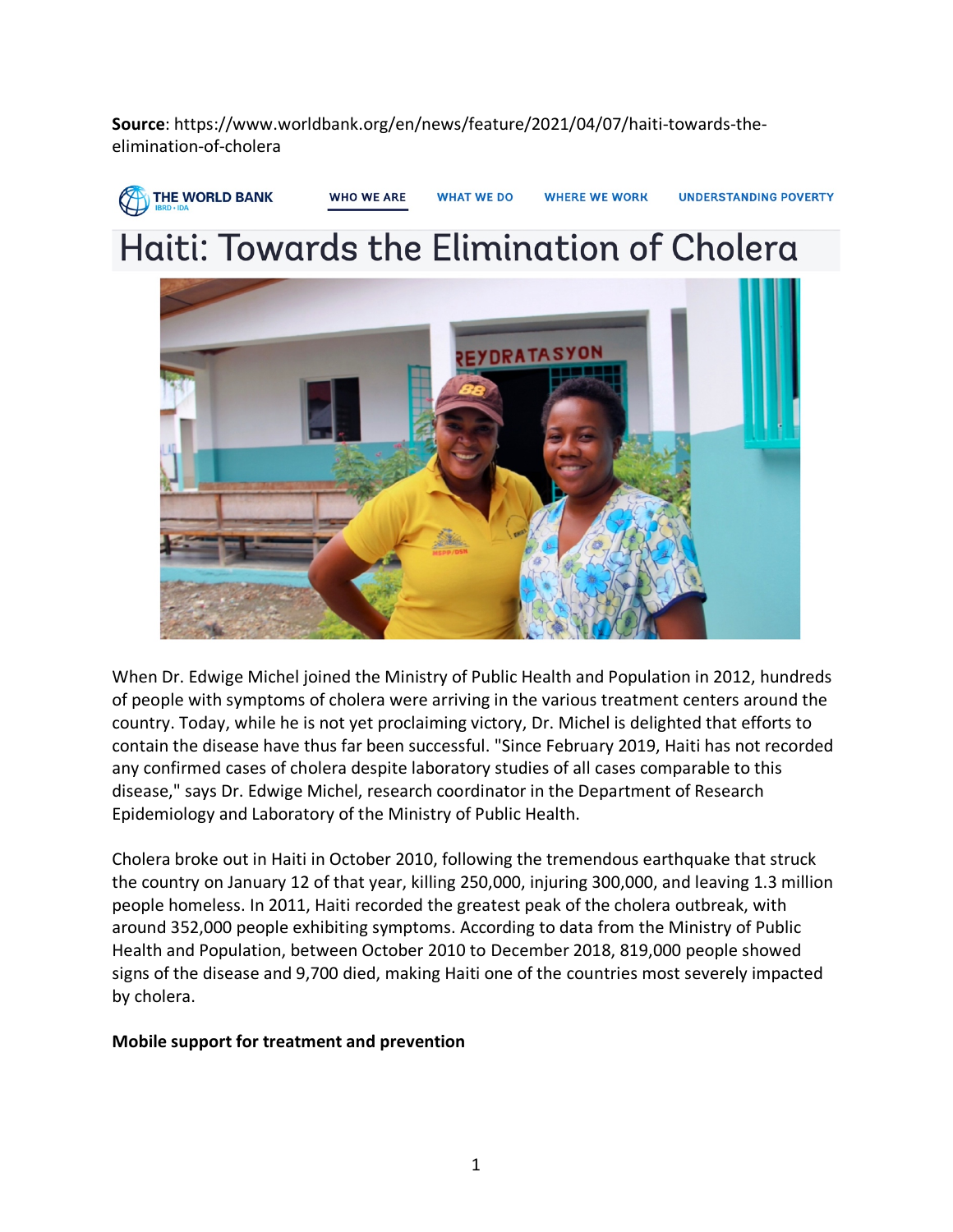The Ministry of Public Health and Population (MSPP), with technical and financial support from partners including the World Bank, developed several initiatives to contain the cholera outbreak. In 2011, the US\$15 million *Projet de Réponse d'Urgence au Choléra* was initiated, aimed at improving health and hygiene practices to reduce the spread of cholera and strengthen the institutions that respond to epidemics. With the support of the subsequent Improving Maternal and Child Health through Integrated Social Services Project (PASMISSI), launched in 2013, and partners such as UNICEF, the MSPP was able to set up Mobile Rapid Response Teams (Emira) in Haiti's ten geographical departments to attempt to contain and eliminate the disease. This was one of the key elements of the government's National Plan for the Elimination of Cholera.

Beginning in March 2014, each time a new suspected case was identified, a mobile team supported by the World Bank or other health partners visited the patient's household and their neighbors to contain any potential outbreak within 48 hours. These mobile teams provided a targeted response and prevented further community spread. They organized community outreach on hygiene promotion and cholera control methods, including distribution of soap and oral rehydration salts, while also working with authorities to improve the water quality. Finally, they sprayed the homes and latrines of cholera patients with chlorine to sanitize them and stop the spread.

"These interventions are all the more important in the most vulnerable communities because the access to water and sanitation conditions are the most precarious there, which further exposes the population," explains Dr. Michel. "The strategy of having mobile teams increased the proximity between the population and the health authorities. We better understood the living conditions of the affected populations. On site, we helped people identify potential sources of contamination, sensitized them to risk factors, and filled in staffing gaps in institutions or in treatment points."

The mobile health teams were key in the interruption of cholera infections, and reduction of related diseases with similar symptoms. Since February 2019, Haiti has not recorded any new laboratory-confirmed cases of cholera. Continued vigilance against further outbreak is necessary, and key health agencies are continuing extensive research to determine whether *Vibrio cholerae* strain is no longer present on the ground in Haiti.

Through the US\$70 million World Bank-financed Strengthening Primary Health Care and Surveillance Project launched in 2019, the Haitian Government is strengthening the surveillance and control for infectious diseases, including cholera, and strengthens the achievements generated by the PASMISSI project. The project is helping maintain MSPP's effective nationwide surveillance and response capacity in the fight against cholera, while integrating these tools into their systems to combat other diseases. Haiti's experience in controlling cholera helped the health authorities mobilize in response to COVID-19.

"Since 2018, the *Direction d'Epidémiologie, de Laboratoires, de Recherche* (DELR) has undertaken laboratory surveillance of asymptomatic patients in the southern part of the